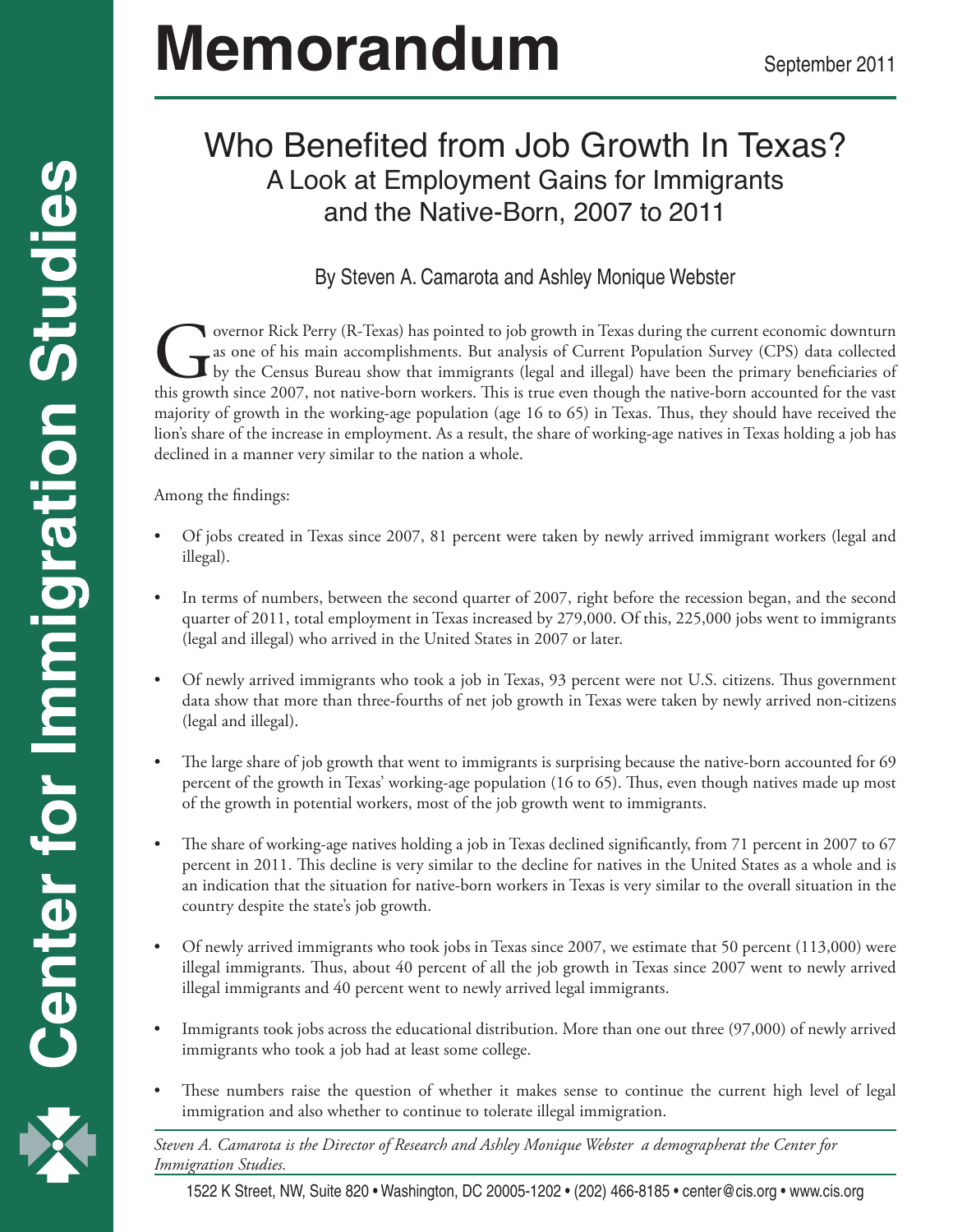# **Introduction**

One of the most important issues in the unfolding presidential election is the nation's lack of job growth. The U.S. labor market has been afflicted with high unemployment and low employment rates for more than three years. As Republicans go through the process of selecting the party's nominee, job growth in Texas during the current economic downturn has been the subject of much discussion. GOP frontrunner Rick Perry has argued that he has a proven record of job creation in his state, even during the current economic downturn. Most of the debate over the state's job growth has focused on what types of jobs have been created. The extent to which foreign-born or immigrant workers vs. native-born workers benefited from increased employment in the state has received little attention. This *Memorandum* examines job growth in Texas. The findings indicate that most of the increase in jobs in Texas since 2007 went to foreign-born (immigrant) workers, both legal and illegal, not U.S.-born workers.

# Data and Methods

The two primary employment surveys collected by the United States government are referred to as the "household survey" (also called the Current Population Survey or CPS) and the "establishment survey." The establishment survey asks employers about the number of workers they have. In contrast, the CPS asks people at their place of residence if they are working. While the two surveys shows the same general trends, the figures from the two surveys do differ to some extent. Because the CPS asks actual workers about their employment situation, only it provides information about who is working, who is looking for work, and who is not working or looking for work. Moreover, only the CPS asks respondents about their socio-demographic characteristics such as race, education level, age, citizenship, and year of arrival in the United States. Thus the CPS can be used not only to compare job growth among immigrants and the native-born, it can also be used to examine the share of different groups who are employed or unemployed or to make comparisons about any other measure of labor force attachment. For these reasons, this report uses the public-use files of the CPS to examine employment in Texas by quarter.<sup>1</sup>

| Table 1. Employment and Population Figures for Texas |         |                     |                     |  |  |  |  |  |  |
|------------------------------------------------------|---------|---------------------|---------------------|--|--|--|--|--|--|
|                                                      | Q2 2001 | Q <sub>2</sub> 2007 | Q <sub>2</sub> 2011 |  |  |  |  |  |  |
| Natives Working (16+)                                | 8,237   | 8,771               | 8,900               |  |  |  |  |  |  |
| Immigrants Working (16+)                             | 1,682   | 2,247               | 2,397               |  |  |  |  |  |  |
| Native Working-Age (16 to 65) Population             | 10,983  | 11,949              | 12,810              |  |  |  |  |  |  |
| Immigrant Working-Age (16 to 65) Population          | 2,425   | 3,156               | 3,535               |  |  |  |  |  |  |
| Employment Rate (16 to 65) Natives*                  | 72.8%   | 70.7 %              | 66.6 %              |  |  |  |  |  |  |
| Employment Rate (16 to 65) Immigrants*               | 68.0 %  | 69.8%               | $66.5\%$            |  |  |  |  |  |  |
| Employment Rate (16 to 65) Natives, All of U.S.      | 73.4 %  | 71.3 %              | 66.1 %              |  |  |  |  |  |  |
| Employment Rate (16 to 65) Immigrants, All of U.S.   | 70.3 %  | 71.9 %              | 67.8 %              |  |  |  |  |  |  |

**Source:** Center for Immigration Studies analysis of public-use second quarter (April, May, and June) Current Population Surveys for 2001, 2007, and 2011. All figures are seasonally unadjusted and are for non-institutionalized civilians, which does not include those in institutions such as prisons and nursing homes. All figures are for Texas except where otherwise indicated.

\* Employment rate reflects the share of those of working age (16 to 65) holding a job.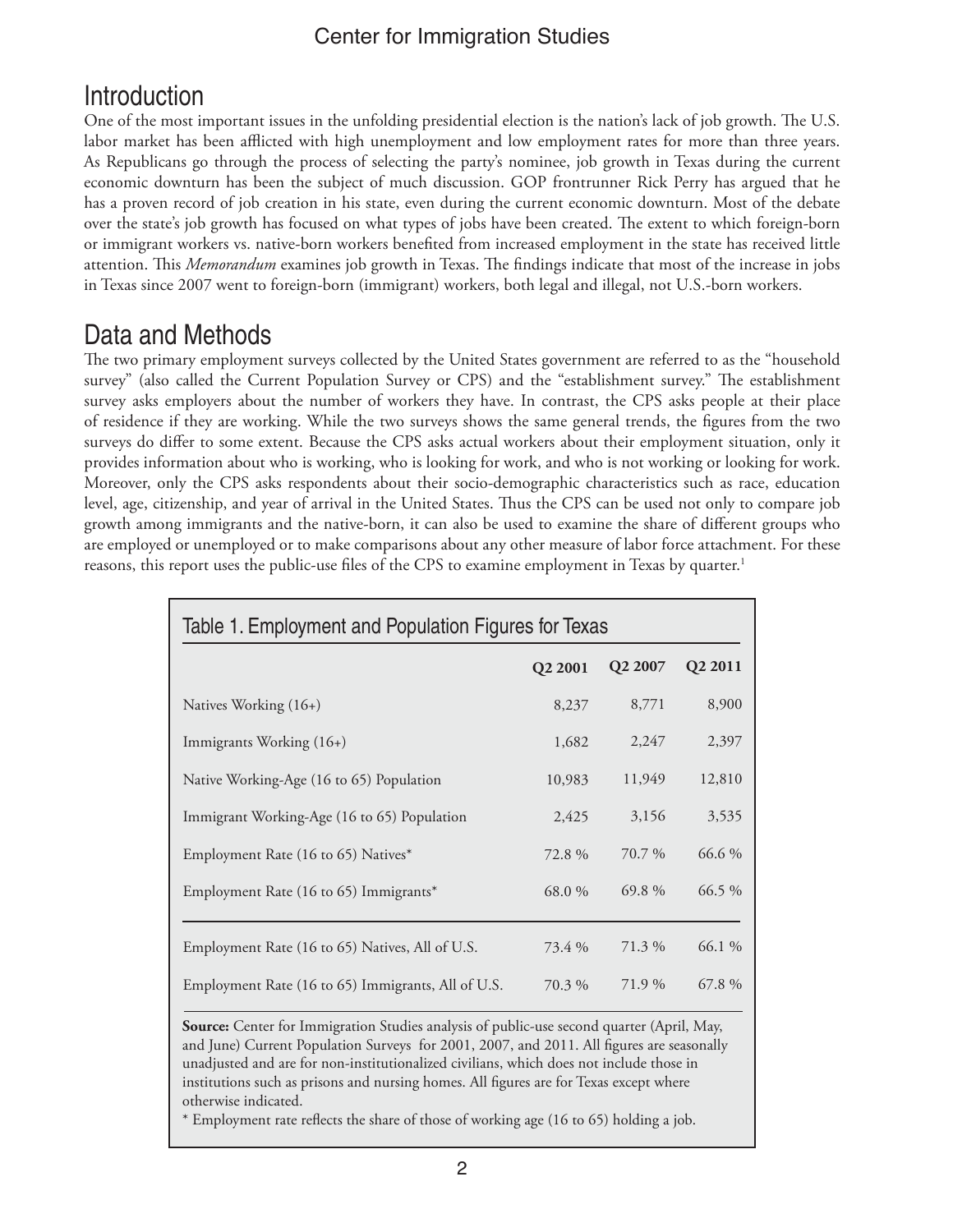# **Findings**

**Growth in Employment.** There are two ways to examine the share of employment growth that went to immigrants vs. natives in Texas during the economic downturn. One way is to compare the increase in total employment to the number of newly arrived immigrants holding a job. The second way is to compare the increase in employment to net growth in the number of immigrants holding a job. While there are differences in these two comparisons, no matter which method is used, the data show that a disproportionate share of job growth went to immigrant workers.

**The Impact of Newly Arrived Immigrants.** The left bar in Figure 1 shows the share of population growth among the working age (16 to 65) accounted for by newly arrived immigrants in Texas between the second quarter of 2007, before the recession began, and the second quarter of 2011, which is the most recent quarter for which data are available.2 Newly arrived immigrants (legal and illegal) are defined as those who indicated in the CPS that they came to the United States in the second quarter of 2007 or after.<sup>3</sup> The population growth of 28.9 percent is for those of working age (16 to 65). There were 358,000 working-age (16 to 65) immigrants in 2011 who indicated that they had arrived in the United States in 2007 or later. This equals 28.9 percent of the 1.24 million overall increase in the size of the working-age population in Texas between the second quarter of 2007 and the second quarter of 2011. The second bar in Figure 1 shows employment relative to the number of newly arrived immigrants holding a job. There were 225,000 immigrants holding a job in 2011 who indicated that they had arrived in the United States in 2007 or later. This equals 80.6 percent of the 279,000 overall increase in employment in Texas between 2007 and 2011. Of new arrivals, 93 percent indicated they were not U.S. citizens.<sup>4</sup> The newly arrived can be described as new foreign workers.



May, and June) Current Population Surveys for 2007 and 2011. All figures are seasonally unadjusted and are for non-institutionalized civilians, which does not include those in institutions such as prisons and nursing homes.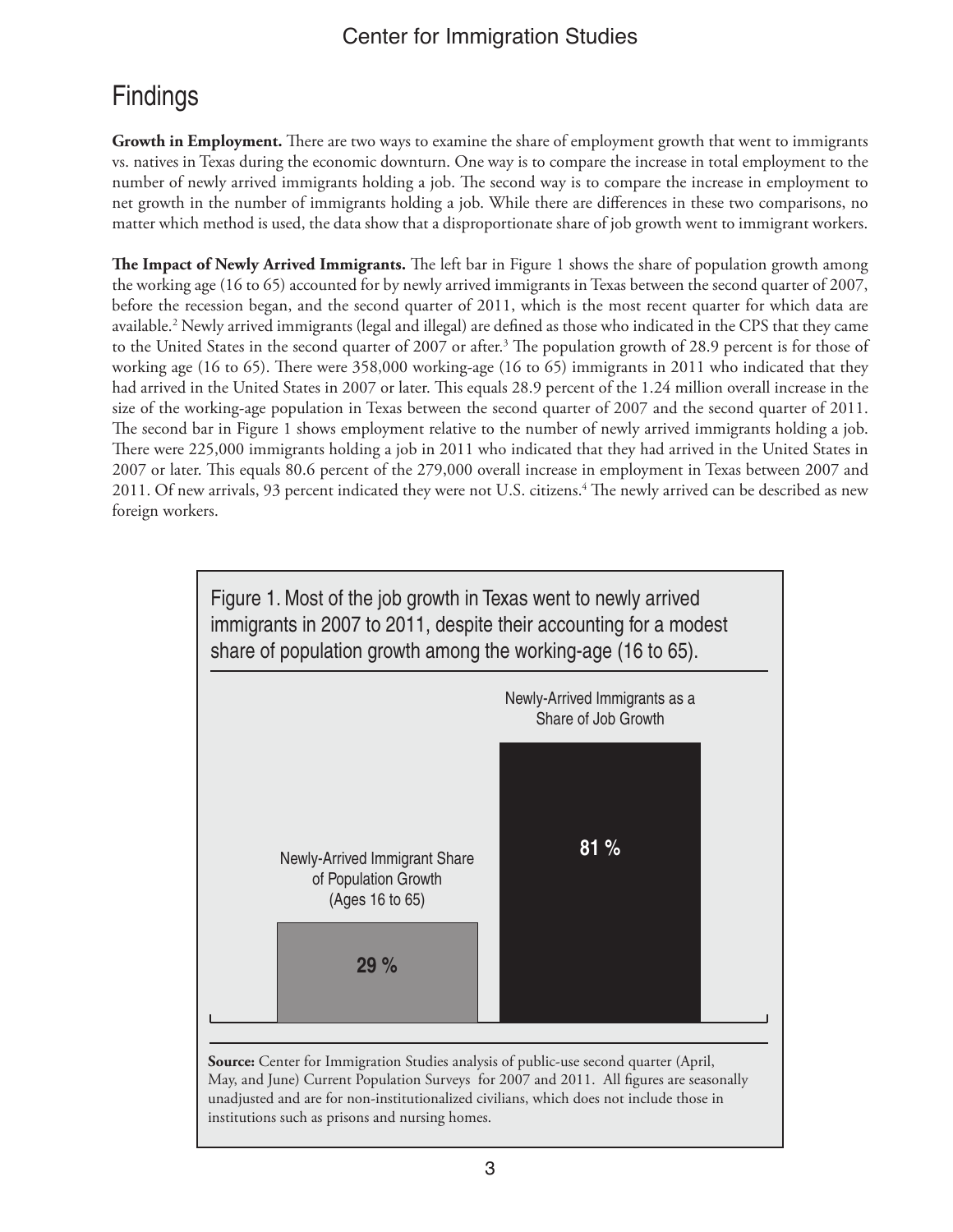The above analysis shows that newly arrived immigrants took most of the net increase in jobs in Texas. This is the case even though new immigrants accounted for a modest share of population growth among the working age (16 to 65). Put a different way, since natives accounted for the overwhelming share of the growth in the number of working-age people in the state, it would be expected that they would receive roughly the same share of the net increase in jobs, but this was not the case. We report figures for the working-age population because about 96 percent of all workers in America fall into this age group, making this population the pool of potential workers from which employers draw.

**Legal vs. Illegal Immigration.** It is well established that illegal aliens do respond to government surveys such as the decennial Census and the Current Population Survey. While the CPS does not ask immigrants if they are legal residents of the United States, the Urban Institute, the Department of Homeland Security (DHS), the former INS, the Pew Hispanic Center, and the Census Bureau all have used socio-demographic characteristics in the data to estimate the size of the illegal-alien population. We follow this same approach.<sup>5</sup> Our best estimate is that, of Texas immigrants holding a job in 2011 who indicated that they arrived in the country between 2007 and 2011, half are illegal immigrants. It should be noted that no estimate of illegal immigration is exact. It is possible that somewhat fewer or somewhat more of the newly arrived are illegal immigrants. If our estimate is too high, then more are legal immigrants; if our estimate is too low, then more are illegal immigrants. Assuming our estimates are correct, of recently arrived working-age immigrants in the state, 113,000 are in the country illegally.<sup>6</sup> The other half of the recently arrived immigrants (112,000) are legally in the country. Compared to the overall increase jobs in Texas from 2007 to 2011, 40 percent went to new illegal immigrants and 40 percent went to new legal immigrants. This means that in Texas — one of the few states that experienced job growth after 2007 — native-born workers benefited little from this growth. These numbers raise the question of whether it makes sense to continue to allow so many legal immigrants into the country and also whether it makes sense to continue tolerating illegal immigration. Certainly both policies have consequences for the labor market.

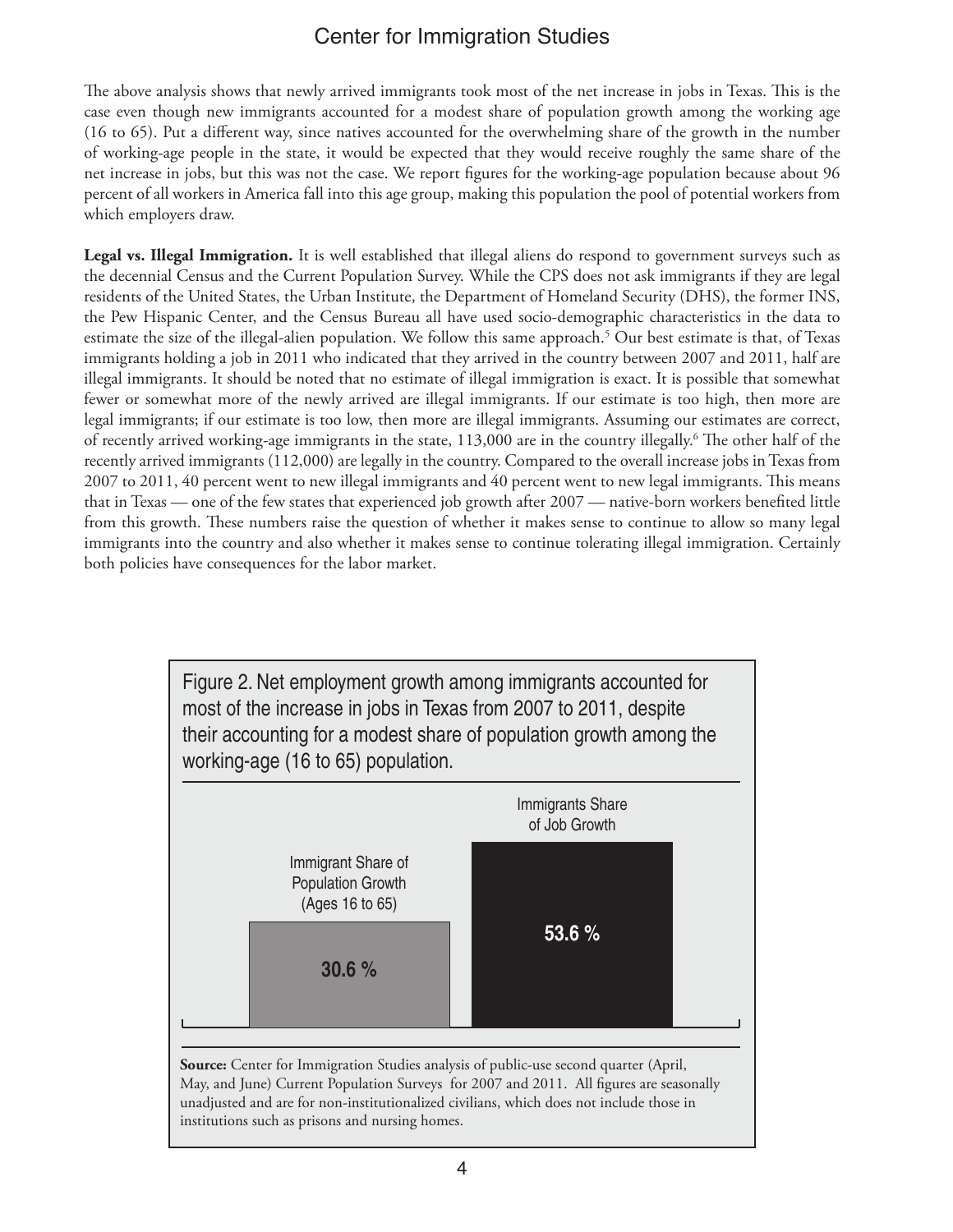**Net Changes in Number of Immigrants.** Figure 2 uses a different method to examine the share of job growth that went to new immigrants in Texas. Rather than looking at new arrivals, Figure 2 compares overall job growth in the CPS to the net increase in immigrant employment. The left bar shows that the net increase in the number of working-age immigrants accounted for 30.6 percent of the net increase in the overall size of the working-age (16 to 65) population in Texas from the second quarter of 2007 to the same quarter in 2011. The net increase in workingage immigrants was 379,000 and this was equal to 30.6 percent of the 1.24 million increase in the total working-age population in Texas over this time period. This, of course, means that the net increase in the number of native-born Texans accounted for 69.4 percent of population growth among 16 to 65 year olds over this period. The bar on the right side of Figure 2 reports the share of net employment growth accounted for by the net increase in immigrants working. The net increase in immigrant workers was 150,000 and this equaled 53.6 percent of the 279,000 overall growth in employment from 2007 to 2011.

The immigrant share of employment growth is less than when we examine new arrivals (Figure 1). But it is still the case that immigrants accounted for less than one-third of population growth from 2007 to 2011, but more than half of all the job growth in Texas. Thus, whether we calculate the impact of immigration in Texas by looking at the share of jobs taken by newly arrived immigrants (Figure 1) or by looking at the net increase in immigrant workers (Figure 2), in both cases a disproportionate share of job growth in Texas went to immigrants.

It is worth noting that the net increase in immigrants is different from the number of new arrivals because net figures are impacted by immigrants leaving the state each year as well as the movement of immigrants into Texas. Net figures also reflect the small fraction of immigrants who die each year. Moreover, we are looking at those 16 to 65 or those who are employed, who are generally in this same age group. Therefore, some people enter these populations by reaching working age each year, while others age out of these populations. Still others who are of working age are no longer working. Thus, net figures reflect many factors, while the number of new arrivals simply shows those coming into the United States and settling in Texas. What is important about these results is that, in Texas, we can say that although natives accounted for the overwhelming majority of growth in the number of potential workers — persons 16 to 65 — most of the increase in jobs went to immigrants.

In terms of evaluating the nation's immigration system, looking at new arrivals may be more relevant than net changes because those arriving in the country directly reflect both those admitted legally as well as the level of new illegal immigration. In contrast, net changes reflect many factors such as deaths or a decision to leave the country.

**The Unemployment and Employment Rate.** In addition to looking at job growth, there are other ways to examine the labor market. Table 2 reports a variety of employment figures by state for the second quarters of 2007 and 2011. But no matter what measure is used, it is difficult to find evidence to support the argument that things are very different in Texas than in the rest of the country for the native-born population. In the second quarter of 2011, the unemployment rate in Texas was 8.1 percent for natives, ranking the state 22nd out of 50 states in terms of the lowest rate. If we compare the growth in unemployment from 2007 to 2011, the rate roughly doubled in Texas, which is very similar to what happened in the country as a whole. The share of working-age natives holding a job in Texas was 66.6 percent in 2011, ranking Texas 29th in the nation. Both the unemployment rate and the employment rate represent a significant deterioration for natives since 2007. A deterioration that roughly parallels what took place in the rest of the nation.

**What Types of Jobs?** Some commentators have expressed concern that most of the job growth in Texas is for lowwage jobs requiring relatively little education. While that issue is outside of the scope of this analysis, the CPS does show that immigrants gained jobs across the educational distribution. For example, overall 55.2 percent (154,000) of the net increase in jobs since 2007 in Texas went to workers (immigrant and native-born) who had no more than a high school education. That is, they either did not graduate high school or did graduate, but had no additional schooling. Of the net increase in jobs for these less-educated workers, 63 percent went to immigrant workers even though they accounted for only 44.2 percent of population growth among those of working-age who have no more than a high school education. Of the net increase in jobs for workers with education beyond high school, 42.1 percent went to immigrants. This compares to their 21.8 percent share of population growth among working-age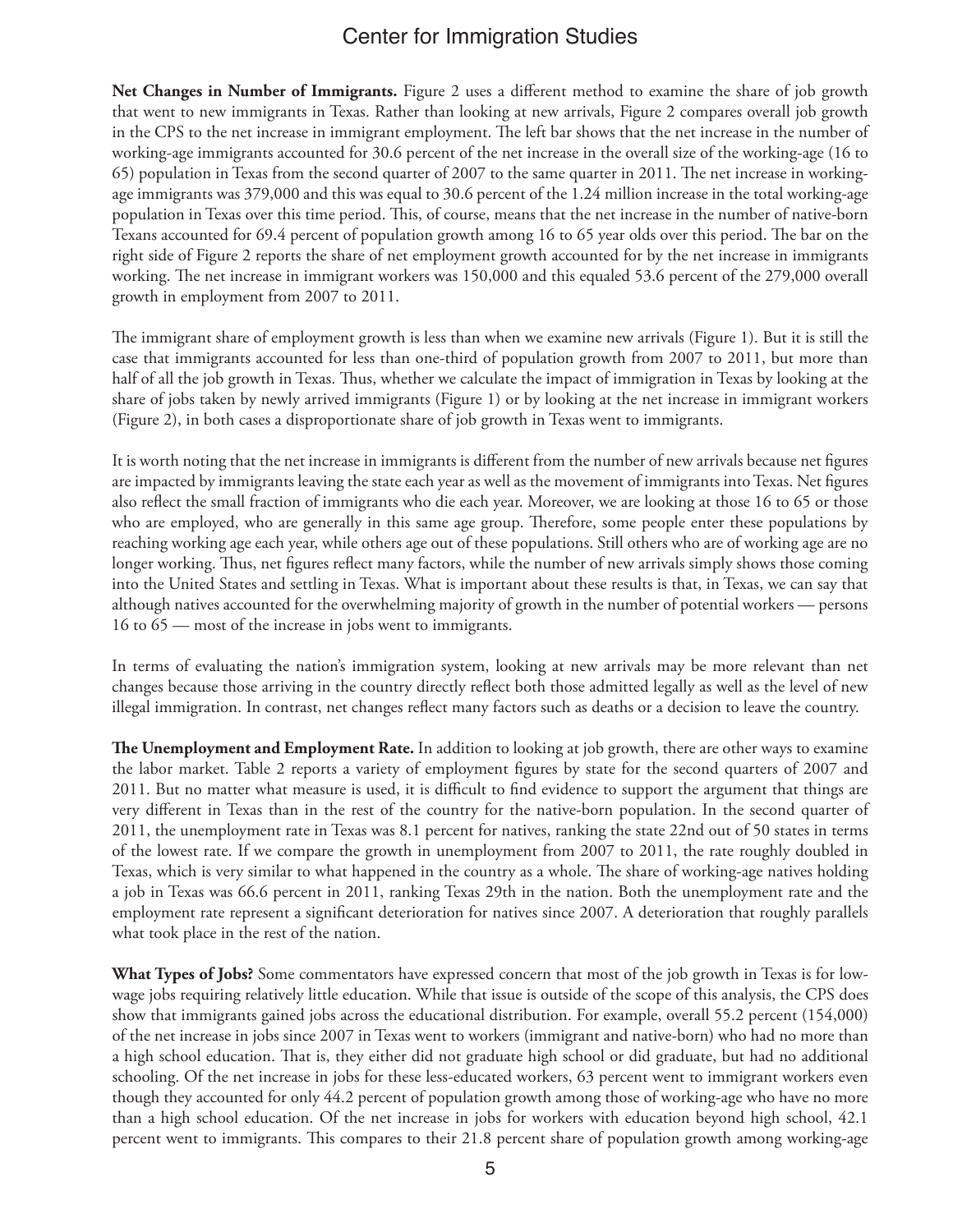| Q2 2007                                   |                                          |                                        |                                     | Q2 2011                                   |                               |                                                      |                                     |
|-------------------------------------------|------------------------------------------|----------------------------------------|-------------------------------------|-------------------------------------------|-------------------------------|------------------------------------------------------|-------------------------------------|
| Number of<br><b>Natives</b><br>Unemployed | <b>Native</b><br>Unemployment Employment | <b>Native</b><br>Rate Rate $(16-65)^*$ | Number of<br>Immigrants<br>Employed | Number of<br><b>Natives</b><br>Unemployed | <b>Native</b><br>Unemployment | <b>Native</b><br>Employment<br>Rate Rate $(16-65)^*$ | Number of<br>Immigrants<br>Employed |
| 351                                       | 3.3 %                                    | 82.0 %                                 | $\overline{7}$                      | 354                                       | 3.3 %                         | 80.4 %                                               | 13                                  |
| 419                                       | 2.3 %                                    | 84.2 %                                 | 14                                  | 413                                       | 4.6 %                         | 77.0 %                                               | 14                                  |
| 901                                       | 3.0%                                     | 80.9%                                  | 67                                  | 852                                       | 4.8 %                         | 76.9%                                                | 99                                  |
| 2,537                                     | 4.3 %                                    | 78.8 %                                 | 223                                 | 2,572                                     | 6.7 %                         | 76.0%                                                | 175                                 |
| 1,542                                     | 4.0 %                                    | 80.5 %                                 | 76                                  | 1,483                                     | 5.4 %                         | 75.4 %                                               | 91                                  |
| 325                                       | $4.1\%$                                  | 76.4 %                                 | 17                                  | 323                                       | 6.4 %                         | 74.3 %                                               | 16                                  |
| 663                                       | 3.9%                                     | 77.1 %                                 | 47                                  | 657                                       | 5.3 %                         | 74.2 %                                               | 43                                  |
| 268                                       | 3.2 %                                    | 77.2 %                                 | 9                                   | 271                                       | 5.9%                          | 73.9%                                                | 10                                  |
| 1,338                                     | $4.4\%$                                  | 77.6 %                                 | 104                                 | 1,269                                     | 5.9%                          | 73.4 %                                               | 119                                 |
| 2,779                                     | 5.2 %                                    | 77.1 %                                 | 147                                 | 2,629                                     | 8.6 %                         | 73.2 %                                               | 205                                 |
| 2,280                                     | 3.1 %                                    | 76.9%                                  | 281                                 | 2,240                                     | 7.8 %                         | 71.3 %                                               | 269                                 |
| 2,344                                     | 3.7 %                                    | 72.9 %                                 | 490                                 | 2,294                                     | 7.6 %                         | 70.2 %                                               | 541                                 |
| 1,174<br>3,370                            | 2.7 %<br>3.0%                            | 77.3 %<br>75.3 %                       | 145<br>559                          | 1,155<br>3,391                            | 7.2 %<br>6.0%                 | 70.0%                                                | 119<br>522                          |
| 2,765                                     | 4.8 %                                    | 73.7%                                  | 519                                 | 2,701                                     | 7.4 %                         | 70.0%<br>69.8 %                                      | 503                                 |
| 654                                       | $4.4\%$                                  | 72.6 %                                 | 19                                  | 613                                       | 8.2 %                         | 69.6 %                                               | 21                                  |
| 1,532                                     | $4.4\%$                                  | 75.1 %                                 | 283                                 | 1439                                      | 9.1 %                         | 69.4 %                                               | 263                                 |
| 501                                       | $3.1\%$                                  | 73.3 %                                 | 139                                 | 466                                       | 6.6 %                         | 69.0 %                                               | 130                                 |
| 2,800                                     | 4.5 %                                    | 74.7 %                                 | 138                                 | 2,701                                     | 8.5 %                         | 69.0 %                                               | 139                                 |
| 489                                       | 3.4 %                                    | 76.5 %                                 | 10                                  | 451                                       | 8.1 %                         | 68.8%                                                | 10                                  |
| 456                                       | 4.6 %                                    | 75.1 %                                 | 94                                  | 432                                       | 10.0%                         | 68.6 %                                               | 68                                  |
| 300                                       | 6.3 %                                    | 70.5 %                                 | 22                                  | 308                                       | 8.6 %                         | 68.0%                                                | 31                                  |
| 5,700                                     | 4.1 %                                    | 71.0%                                  | 341                                 | 5,383                                     | 7.7 %                         | 68.0%                                                | 435                                 |
| 1,613                                     | 4.9%                                     | 69.8 %                                 | 210                                 | 1,627                                     | $9.5\%$                       | 67.8 %                                               | 182                                 |
| 5,547                                     | 6.0%                                     | 72.5 %                                 | 198                                 | 5,132                                     | 8.6 %                         | 67.4 %                                               | 194                                 |
| 2,784                                     | 3.8%                                     | 73.1 %                                 | 467                                 | 2,652                                     | 9.4%                          | 66.9%                                                | 458                                 |
| 2,865                                     | $4.4\%$                                  | 69.7 %                                 | 166                                 | 2,740                                     | 8.5 %                         | 66.6 %                                               | 147                                 |
| 704                                       | 2.9%                                     | 75.9%                                  | 45                                  | 645                                       | 8.8 %                         | 66.6 %                                               | 59                                  |
| 8,771                                     | 4.0%                                     | 70.7%                                  | 2,247                               | 8,900                                     | 8.1%                          | 66.6%                                                | 2,397                               |
| 5,306                                     | 5.4 %                                    | 72.9 %                                 | 1,048                               | 5,030                                     | 9.6 %                         | 66.5 %                                               | 955                                 |
| 378                                       | 3.6 %                                    | 73.0 %                                 | 49                                  | 357                                       | 7.3 %                         | 66.3 %                                               | 46                                  |
| 2,765                                     | $3.7\%$                                  | 69.9 %                                 | 194                                 | 2,722                                     | 9.7 %                         | 66.3 %                                               | 144                                 |
| 1,588                                     | 4.7 %                                    | 69.5 %                                 | 81                                  | 1543                                      | 5.5 %                         | 65.5 %                                               | 102                                 |
| 251                                       | 5.6 %                                    | 68.8%                                  | 50                                  | 246                                       | 12.1 %                        | 65.1 %                                               | 58                                  |
| 6,697                                     | 3.5 %                                    | 71.3 %                                 | 2,213                               | 6,499                                     | $9.5\%$                       | 64.8 %                                               | 1,705                               |
| 3,148<br>990                              | $4.0\%$<br>4.2 %                         | 70.9 %<br>73.9 %                       | 1,137<br>273                        | 2,877<br>885                              | $10.5\%$<br>11.9 %            | 64.7 %<br>64.5 %                                     | 1,213<br>276                        |
| 3,865                                     | 5.0%                                     | 70.4 %                                 | 433                                 | 3691                                      | 10.9%                         | 64.2 %                                               | 436                                 |
| 6,701                                     | 4.3 %                                    | 68.3 %                                 | 2,313                               | 6532                                      | 8.2 %                         | 64.2 %                                               | 2,250                               |
| 1,883                                     | 5.5 %                                    | 67.4 %                                 | 56                                  | 1,798                                     | 8.4 %                         | 63.7 %                                               | 107                                 |
| 3,986                                     | 4.1 %                                    | 70.3 %                                 | 624                                 | 3,744                                     | 10.2 %                        | 63.6 %                                               | 593                                 |
| 2,394                                     | 3.0%                                     | 69.9%                                  | 531                                 | 2,352                                     | 9.8 %                         | 62.8 %                                               | 499                                 |
| 1,932                                     | 4.0 %                                    | 65.7%                                  | 108                                 | 1,913                                     | 11.2 %                        | 62.5 %                                               | 85                                  |
| 1,225                                     | 5.4 %                                    | 68.7%                                  | 80                                  | 1,121                                     | $9.2\%$                       | 62.4 %                                               | 84                                  |
| 4,370                                     | 7.0 %                                    | 67.8 %                                 | 332                                 | 3,821                                     | 11.0 %                        | 62.2 %                                               | 354                                 |
| 833                                       | $3.4\%$                                  | 70.0 %                                 | 98                                  | 734                                       | 6.9%                          | 61.9%                                                | 103                                 |
| 1,185                                     | $6.0\ \%$                                | 61.7%                                  | 35                                  | 1,161                                     | 9.8 %                         | 61.7%                                                | 50                                  |
| 11,267                                    | 5.4 %                                    | 69.0%                                  | 5,998                               | 10,490                                    | 11.9 %                        | 61.2%                                                | 5,539                               |
| 1,814                                     | 4.9%                                     | 65.7%                                  | 82                                  | 1,796                                     | 7.6 %                         | 59.9%                                                | 69                                  |
| 1,969                                     | 4.9%                                     | 68.9%                                  | 107                                 | 1,743                                     | 12.2 %                        | 59.8%                                                | 111                                 |
| 780                                       | 4.6 %                                    | 62.9%                                  | 13                                  | 726                                       | 7.6 %                         | 57.6 %                                               | 14                                  |

**Source:** Center for Immigration Studies analysis of public-use April, May, and June Current Population Surveys for 2007 and 2011. All figures are seasonally unadjusted and are for non-institutionalized civilians, which does not include those in institutions such as prisons and nursing homes.

\* Employment rate reflects the share of those of working age (16 to 65) holding a job. In contrast, the unemployment rate is calculated by dividing the number who are actively looking for work by the number working plus the number looking.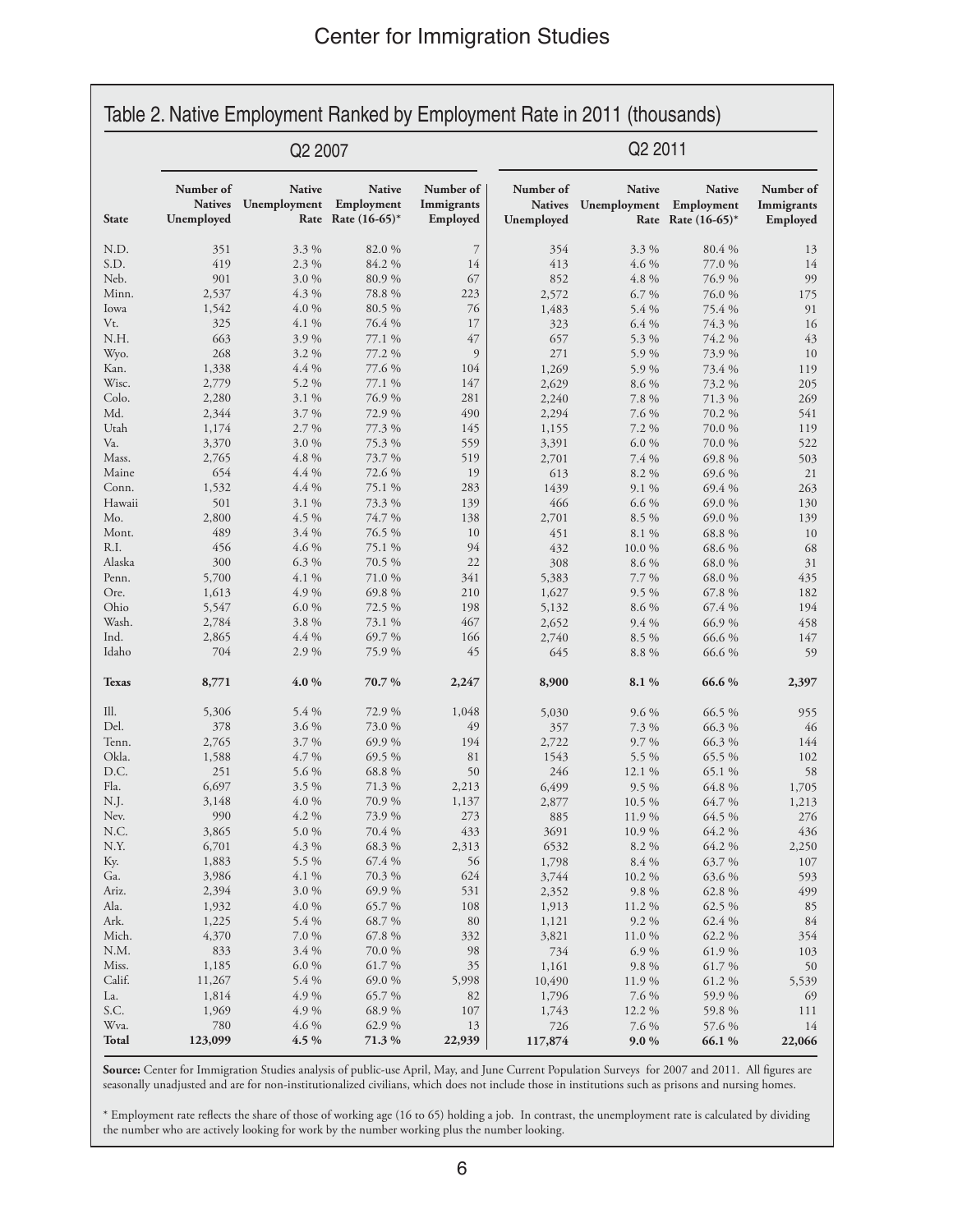individuals with more than a high school education. When examined in this way, immigrants made gains across the educational distribution out of proportion to their population shares.

Some may still feel that less-educated immigrants who work at the bottom of the labor market do not really compete with natives. There is a long debate among economists on this topic. It is true that 56.8 percent of newly arrived immigrants had no more than a high school education. However, there are more than three million native-born Texans working in the state who have no more than an high school education. Moreover, between 2007 and 2011 the number of native-born Texans with a high school degree or less who were not working increased by 259,000 over this time period. The unemployment rate for these less-educated, U.S.-born Texans rose substantially after 2007 and stood at 11.2 percent in the second quarter of 2011. There are a very large number of natives who work in lower-skilled occupations. And less-educated natives who generally work at such jobs have done very poorly in Texas, as they have throughout the country. It would be very difficult to find evidence that less-educated workers were in short supply in the state.

It must also be remembered that many immigrants are more educated. When we look at the number of newlyarrived immigrants in Texas, we find that 43.2 percent (97,000) of those that took a job in Texas had at least some college. If we look at the net gain in employment among more educated immigrants, rather than new arrivals, the growth was 53,000, which means that more-educated workers accounted for one-third of the net growth in immigrant employment. Thus it would a mistake to assume that immigrants are only competing for jobs at the bottom end of the labor market.

# **Conclusion**

This analysis shows that job growth was significant in Texas. But, depending on how one calculates the impact of immigration, between 2007, before the recession began, and 2011 more than three-quarters or more than half of that growth went to immigrants. This is the case even though the native-born accounted for more than two-thirds of the growth in the working-age population. Some may argue that it was because so many immigrants arrived in Texas that there was job growth in the state. But if immigration does stimulate job growth for natives, the numbers in Texas would be expected to look very different. The unemployment rate and the employment rate show a dramatic deterioration in the Texas for the native-born that was similar to the rest of the country. Moreover, if immigration does stimulate job growth for natives, why have states that received so many new immigrants done so poorly in recent years? (See Table 2.) For example, unemployment in the top-10 immigrant-receiving states in 2011 averaged 8.7 percent, compared to 8.1 percent in the other 40 states. Moreover, unemployment is 7.2 percent on average in the 10 states where the fewest immigrants arrived since 2007. These figures do not settle the debate over the economics of immigration. What they do show is that high immigration can go hand in hand with very negative labor market outcomes for the native-born. And conversely the native-born can do relatively well in areas of lower immigration.

There is a long and complex debate among economists about whether the native-born population benefits economically from immigration, which cannot be settled here. There is also significant debate about whether the impact of immigration can be measured by comparing different parts of the country that have varying levels of immigration. What we can say about Texas is that there has been significant job growth in the state since 2007, and that immigrants (particularly newly arrived non-citizens) were the primary beneficiaries of this growth. This is an important finding and should be part of any discussion of the performance of the Texas economy.